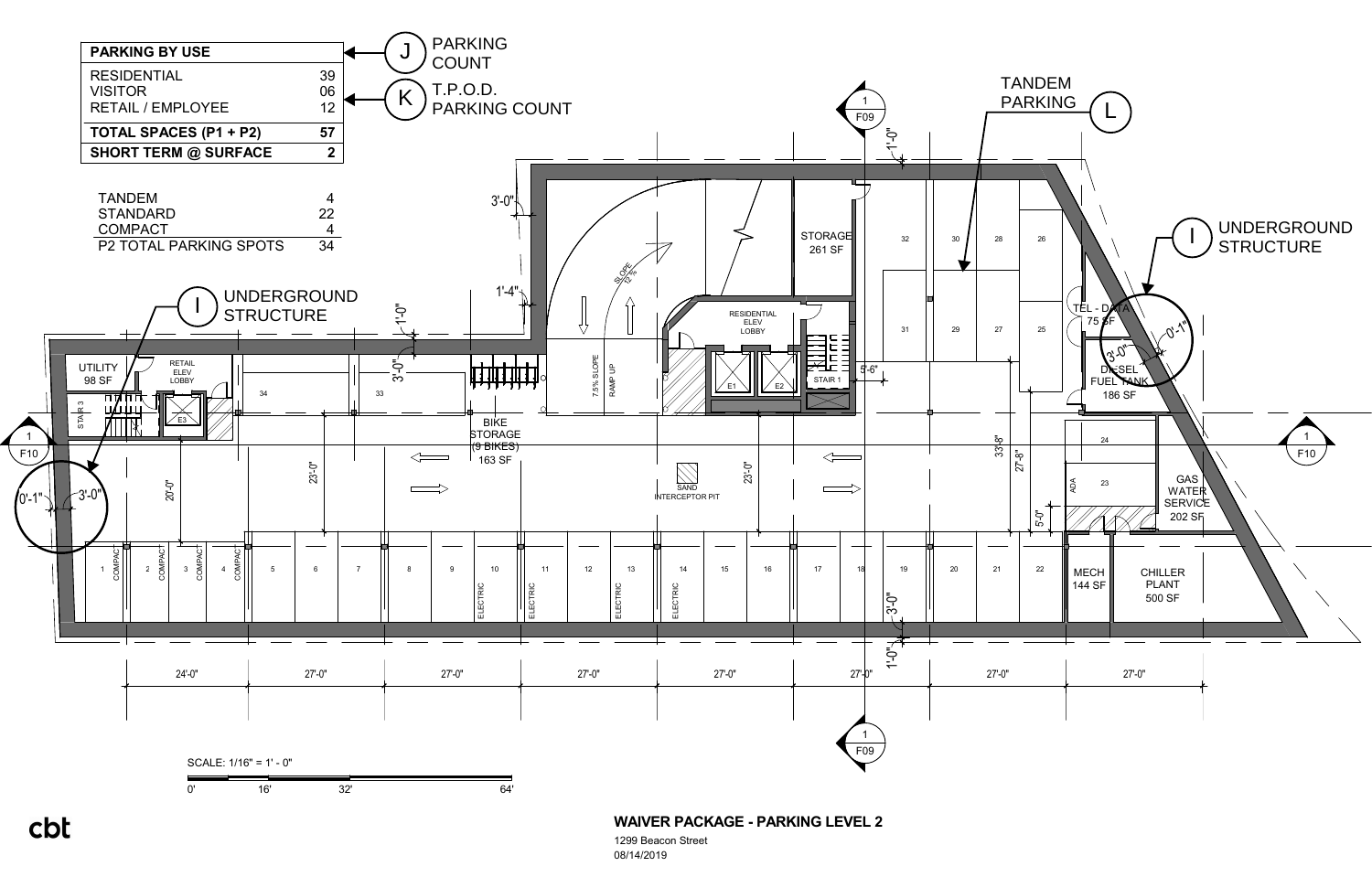1299 Beacon Street

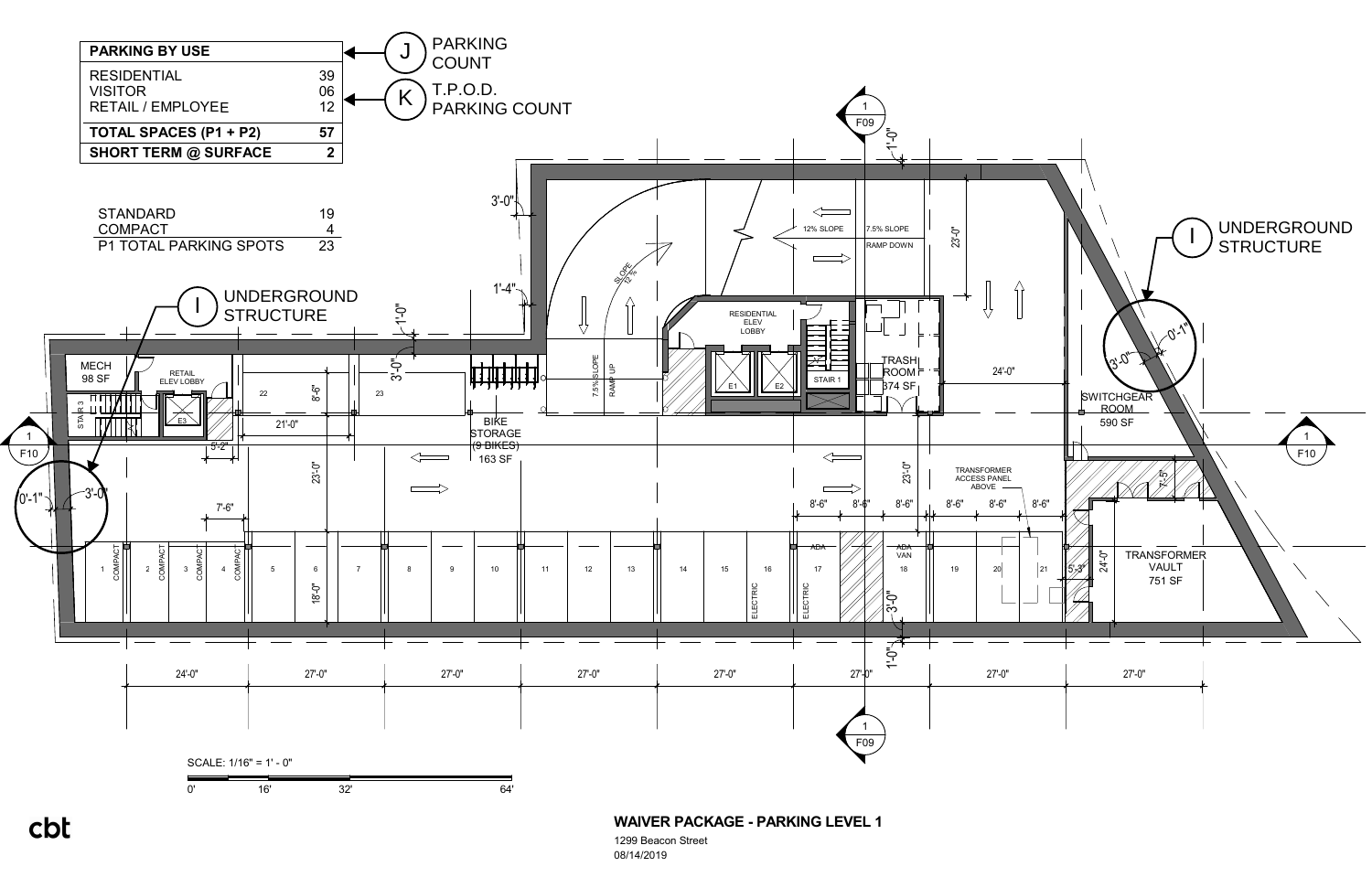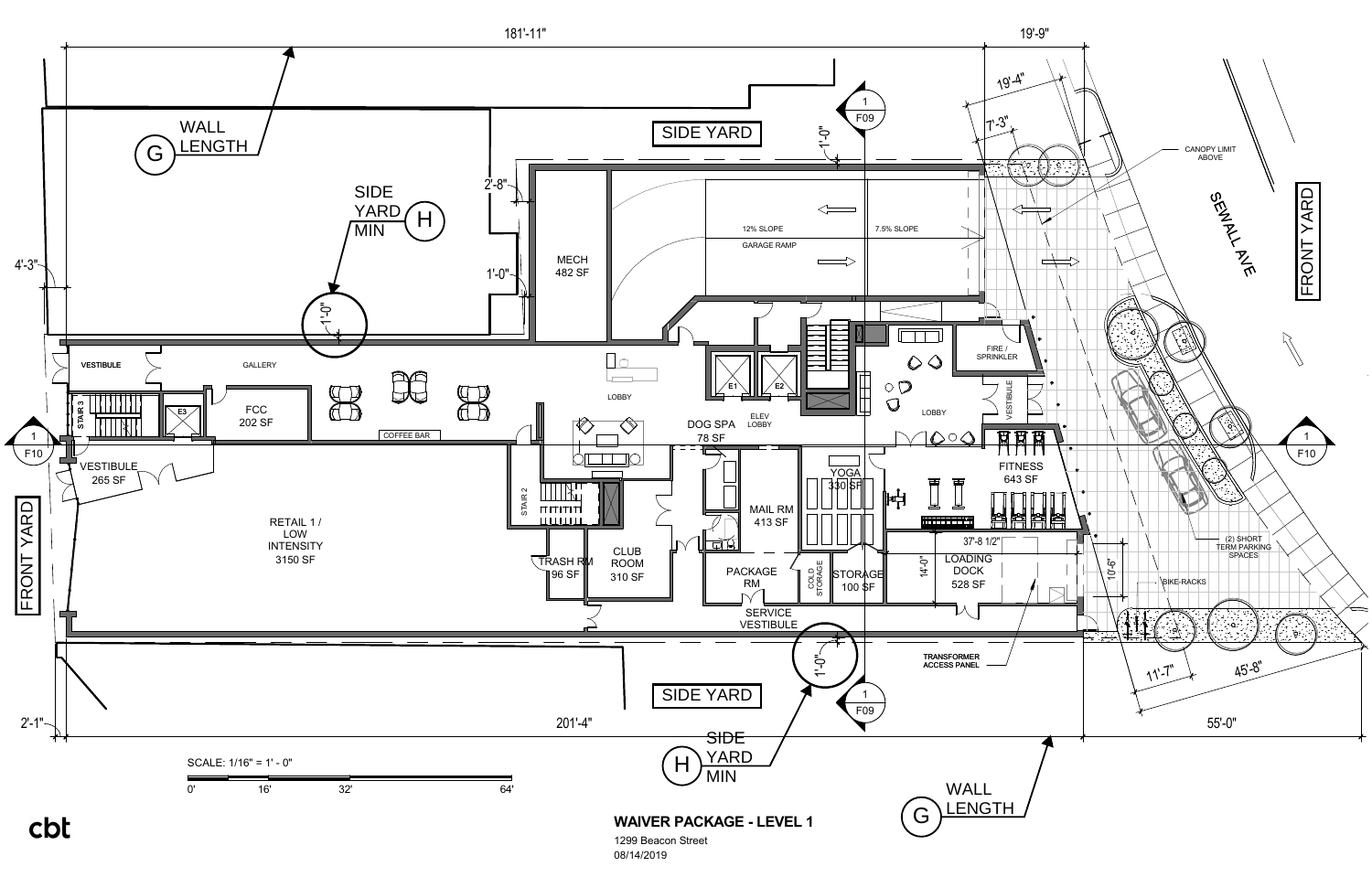

08/14/2019